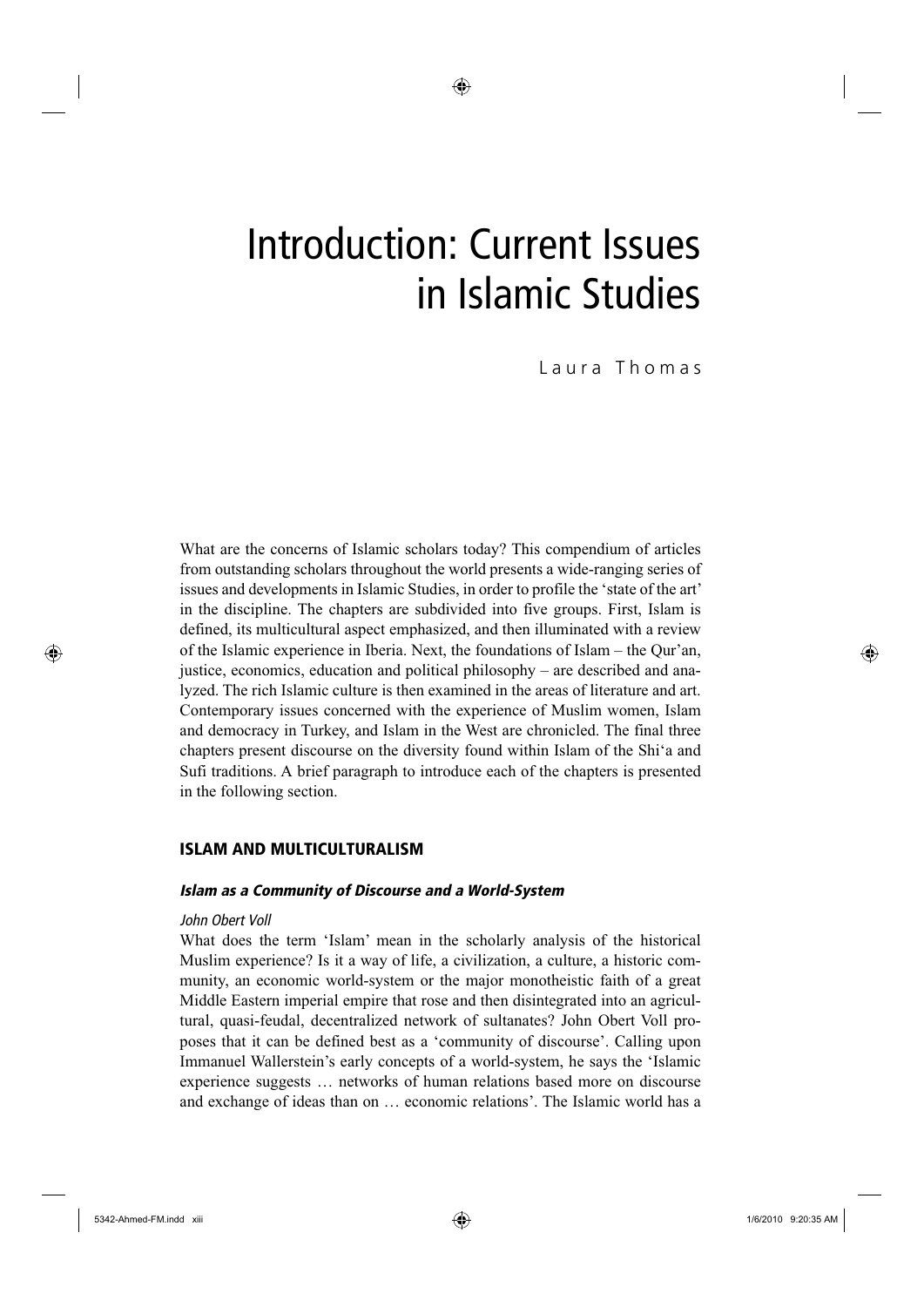#### **xiv** INTRODUCTION: CURRENT ISSUES IN ISLAMIC STUDIES

◈

long history of diaspora and multiculturalism continuing to the present times. Even though the Islamic Imperial political unity was destroyed by the thirteenth century, the Islamic world virtually doubled by the sixteenth, expanding from the Middle East into the Mediterranean, Iran, South Asia, Central Asia and sub-Saharan Africa. It stretched from China and the Philippines to India, Bosnia, and South Africa. Islam became an important component in many societies outside the Middle East, in urban, pastoral, and nomadic communities. A transregional communal identity was formed, allowing the search for knowledge to evolve from singular study with highly respected individuals to teachers and students travelling from end to end of the Muslim world with the support of the great *tariqah* (brotherhood) organizations. Islamic instruction thus evolved into formal institutions of Islamic learning (*madrasahs*) with a common canonical syllabus of learning. Disciples, students, and merchants were moving in a single cultural universe that transcended the boundaries of regional traditions of civilization, creating a 'discourse community' beyond local identities. This was a cosmopolitan, multicultural, and trans-civilizational network of groups, maintaining and developing a shared discourse. This unity in diversity is the world of Islam.

# *Islam, Diaspora, and Multiculturalism*

# *Bryan S. Turner*

⊕

Globalization, the fall of communism, and modern communication technologies are creating a diaspora of transnational religious communities. One of the principal questions facing religious leaders is how to live among social diversity without compromising orthodox belief and practice. How can religious laws coexist with secular laws? At the same time, the modern state supports labor migration, which produces ethnic diversity, while attempting to enforce their sovereignty with cultural homogeneity, a contradictory strategy. Secular governments often fear that religious expansion coupled with a liberal multicultural political approach will threaten civil order and political security. Citizenship is by definition national, while religion is transnational. The states also fear that religious movements will equal the rise of radicalism and lead to bombings and military conflicts. Bryan S. Turner, formerly of the Asia Research Institute, reviews these dynamics as he considers the global interaction between Islam, multiculturalism and citizenship in today's world. His examination of the Islamic diaspora into the modern states first covers the nature of citizenship and definitions of multiculturalism. It then proceeds to an overview of treatment of these societies in the British Commonwealth, Continental Europe, and the United States of America. Each has an individual set of problems and approaches to the sociopolitical conditions created by multiculturalism. The majority of the Western states follow the Westphalian model, with religion a matter of private conscience, subordinated to politics and removed from the public sphere. This approach has caused difficulties with Islam, as well as Hinduism and Judaism, over issues such as ⊕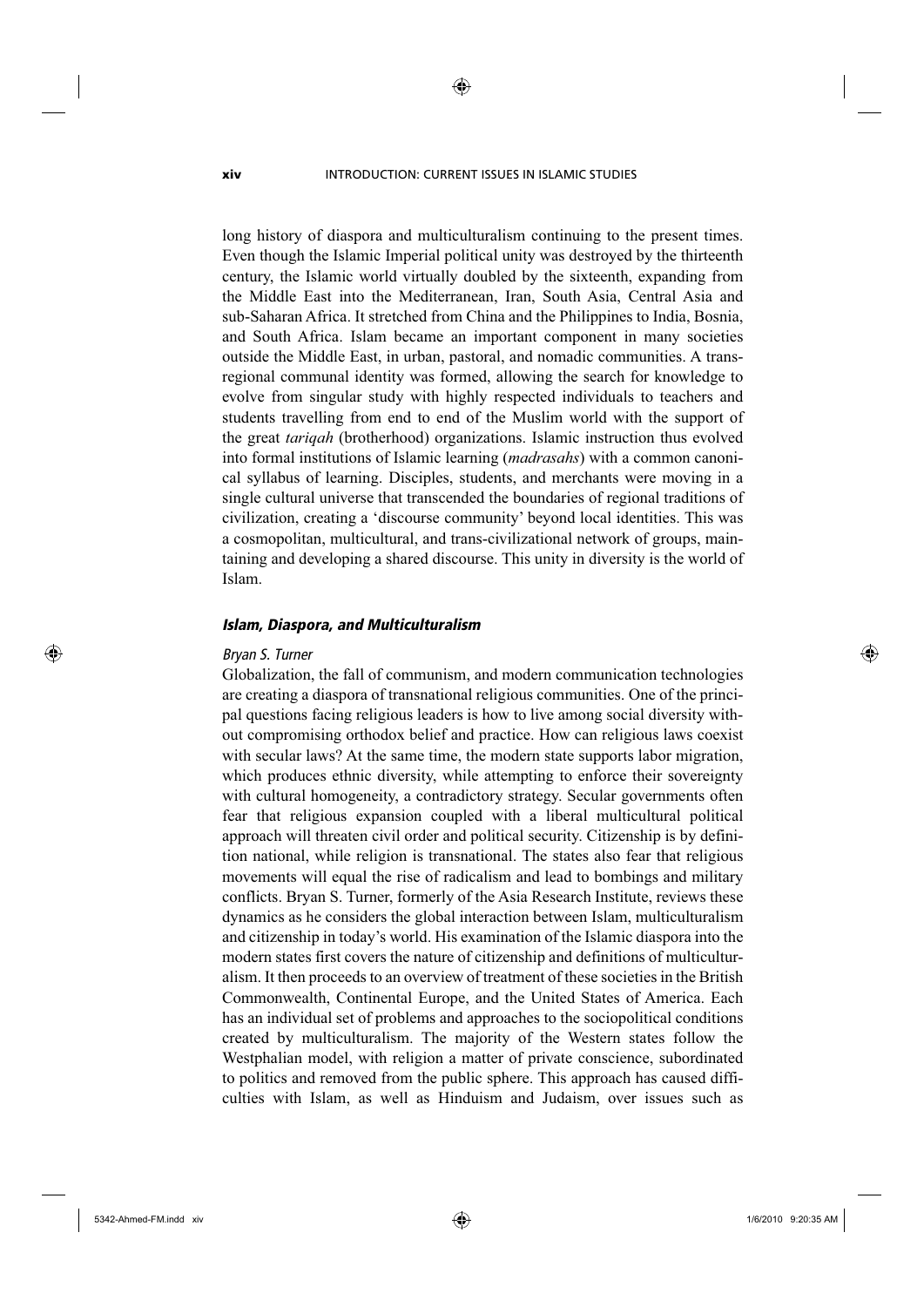◈

schooling, law, the status of women, and dress codes. He concludes that the prospect of peaceful coexistence will depend on the survival of flexible conditions of citizenship.

# *Andalusian Jurist, Berber Commander, and Mozarab Rebel: Understanding Iberia's Islamic Experience*

## *Camilo Gomez-Rivas*

The pace of change within the Muslim world, as well as increased interaction with the non-Muslim world, suggest that a review of Iberia's Islamic experience from the eighth to the fifteenth centuries would help illuminate the benefits and problems of Islamic reformist missionary expansion, sectarian rifts and multiculturalism. Camilo Gomez-Rivas of Willamette University uses the lives of Ibn Rushd al-Jadd, a leading religious and legal authority from Cordoba, and his grandson, Averroes, to present many of the themes that affected the history and culture of the region. In al-Andalus (the Arabic name for the Iberian peninsula and derived from the Visigoths), the relationship between the three communities of the Abrahamic faiths (Muslims, Jews, and Christians) produced a unique Andalusian culture of intellectual exchanges and artistic production, as well as some of the most violent episodes of ethnic cleansing prior to the holocaust. The interactions between the ever-present sectarian rivalries and changing allegiances within the Islamic world (Umayyad vs. Abbasid vs. Almoravids vs. Almodads vs. Marinids), as well as on the Iberian peninsula itself (the rivalries of local governors, uprisings by converts, rebellions by local Christians, infighting among the petty kingdoms and the Christian crusades to retake the territory) had a major effect on the legal interpretation of Islamic law and the resulting treatment of converts and non-Muslims. The culture of both the Arabic and the European worlds benefited most when a cosmopolitan culture of tolerance was allowed to thrive. Periods of unrest brought about persecutions within and between the religions. When a method to 'resolve conflict while acting righteously' was not followed, neither the religious nor the secular world gained.

# FOUNDATIONS OF ISLAM

# *The Qur'an*

#### *Qaiser Shahzad*

As the foundation stone of the faith and morality of the Muslim community, it is impossible to overemphasize the importance of the Qur'an for Islam. Qaiser Shahzad of the Islamic Research Institute and International Islamic University in Islamabad, Pakistan, offers an understanding of its structure, evolution, and themes in the chapter 'The Qur'an'. To Muslims, the Qur'an is God's literal, uncreated word as revealed to the Prophet Muhammad, and His final divine message to humanity. It presents the essence and attributes of God, the correct path

⊕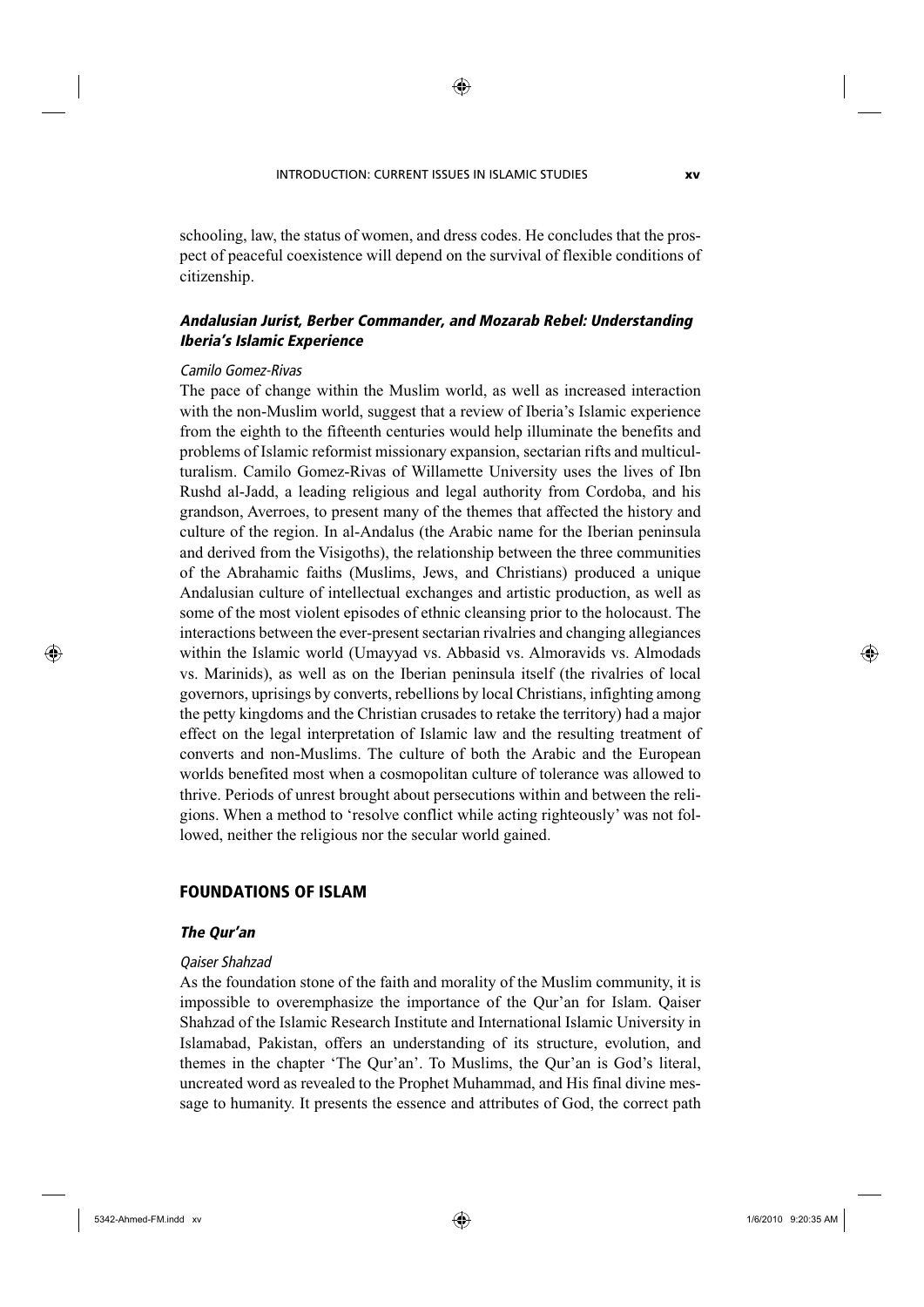**xvi** INTRODUCTION: CURRENT ISSUES IN ISLAMIC STUDIES

◈

for a relationship with Him and the proper management of relations with each other in a codex of 114 segments containing statements and stories arranged into 30 parts. Very little of day-to-day life is left out of the compass of its religious guidance. The central issue is Monotheism and the many stories have a common moral that warns mankind of the fates that befall those who ignore His message. The Qur'an recognizes the prophets and revelations of the Torah and the Gospels and their shared history. It does not demand blind obedience or religious compulsion but seeks a reasoned commitment from its followers. It calls for wisdom and beautiful, 'gracious teaching' to those who argue against Islam. As in Christianity, the final reward for the righteous human being is a return to their Creator during a final resurrection and judgment. Even the most highly developed Islamic arts of poetry and calligraphy revolve around the Qur'an. It is the quintessential scripture of Islam and plays a central role in the life and culture of Muslims.

# *Islamic Concepts of Justice*

# *Lawrence Rosen*

'Justice' is the key word for Muslims in issues of political and moral order as well as an active element of everyday life. Centuries of disputes among theologians and philosophers, as well as the conflicts among the different divisions of Islam, both sectarian and regional, are evidence of the contentious specifics of justice in the world of Islam. From the intellectual history and cultures of Islam, Lawrence Rosen of Princeton University teases out the common assumptions and concepts that form the Islamic principles in his chapter 'Islamic Concepts of Justice'. A brief history of the development of the discipline shows how justice evolved as a means to maintain balance and give everything its proper due. The concept of justice as maintaining balance is a wonderful image but what about its cultural component? What is its common meaning? How does it work in the real world? The practical issue is 'what balances with what' in any given situation. Justice is dependant on relationships in context, full of negotiation and multiple possibilities. Rosen compares the concepts of justice and the cultural postulates in a table to help illuminate the dynamics between the two. In conclusion, he encourages 'unending attention' to the concepts of justice.

#### *Islamic Economics: Salient Features and a Critical Survey*

## *S.M. Ghazanfar*

Economic matters have always been a part of the discourse in Islam and a major component of the social order. The knowledge and application of doctrines and injunctions of the Islamic Law (Shari'a) promotes social justice in the society and requires the pursuit of economic activities through efficient use of resources to provide for the material need of all individuals. The chapter 'Islamic Economics: Salient Features and a Critical Survey' by S.M. Ghanzanfar of the University of Idaho discusses the main characteristics of Islamic economics and undertakes a critical assessment of this discipline, which only became a distinct school of

⊕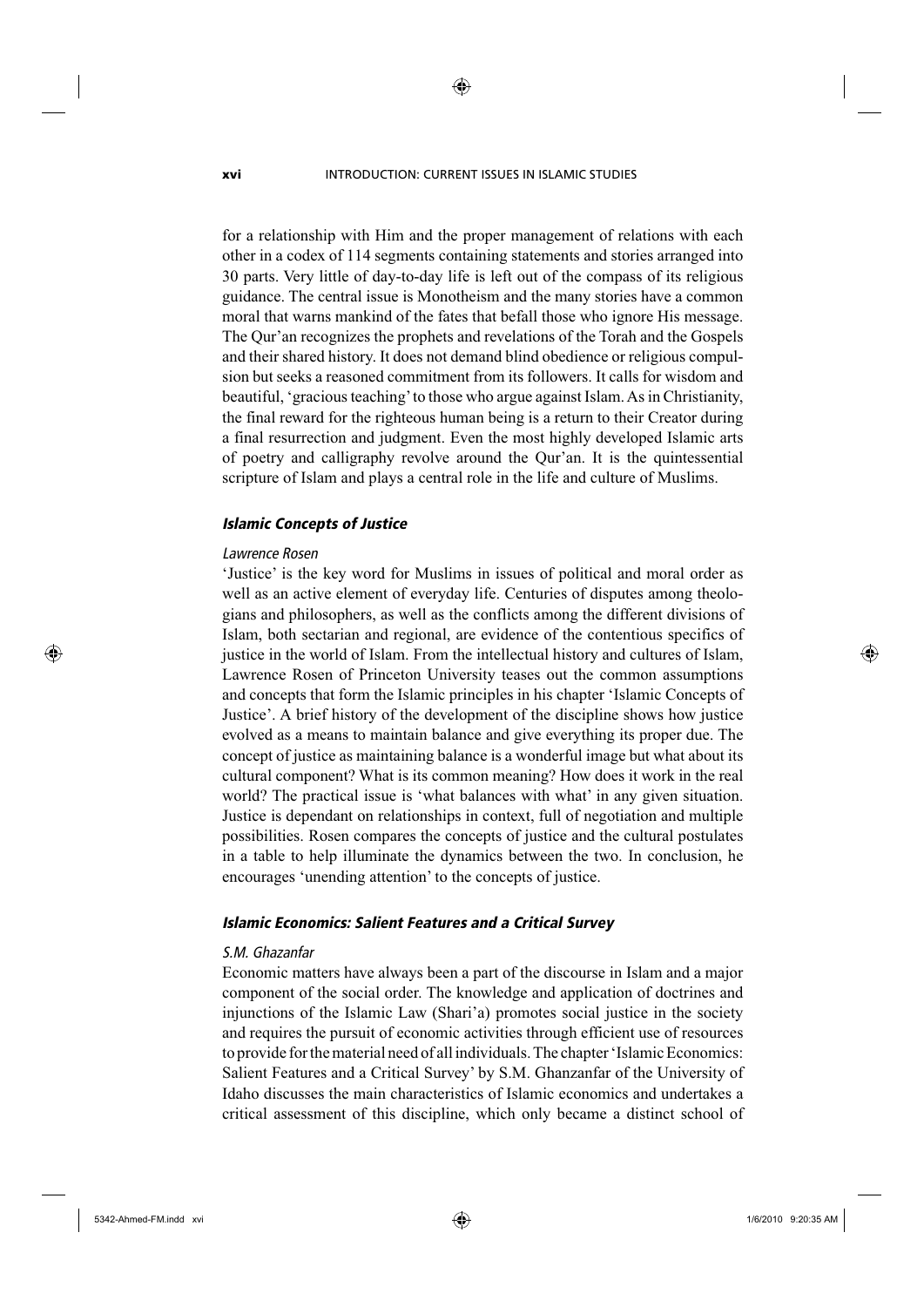#### INTRODUCTION: CURRENT ISSUES IN ISLAMIC STUDIES **xvii**

◈

study in the 1960s. Six key motivations and assumptions are presented, followed by a discussion of the characteristics and institutions of the Islamic economic framework. An assessment of the viability of the Islamic approach is presented and followed by remarks on possible future directions. Can Islam respond to the challenges of the twenty-first century and allow economic growth and socioeconomic justice to go hand in hand? It may be the 'third way' that can bring about the synthesis of the capitalist/socialist paradigms.

# *From Madrasa to University – the Challenges and Formats of Islamic Education*

# *Dietrich Reetz*

⊕

Islam is a revealed religion with missionary goals, so the transmission of religious knowledge is an integral part of its function. Dietrich Reetz of Zentrum Moderner Orient in Berlin, Germany, reviews the emergence of Islamic education from an act of revelation to the contemporary *madrasa* institutions to introduce his commentary on the two main types of Sunni Islamic education – the Deobondi Institutions and the International Islamic Universities (IIU). These two networks demonstrate how Islamic education contributes to the spread of faith, the formation of character, and political involvement under changing circumstances and varying cultural, social, and economic conditions. He posits that the main issue confronting either approach to Islamic education is their relevance for the Muslim community in the modern world.

# *Political Philosophy and Political Thought in the Medieval Arabic–Islamic Tradition of the Middle East*

## *Charles E. Butterworth*

The central issue within the Arabic–Islamic philosophical tradition is the ongoing debate over what should guide political life, unaided reason or revelation. Charles E. Butterworth, University of Maryland, explores the historical development of political philosophy in the Arabic–Islamic world from the Middle East to Andalusia during the Middle Ages. His chapter portrays how Plato and Aristotle's approach to human nature and politics influence the political thought of Alkindi and Alrazi and then the writings of Alfarabi, the first thinker within the medieval Arabic–Islamic tradition to develop a political philosophy. To Alfarabi, politics is central to achieving the individual's ultimate happiness or perfection. However, the next major Arabic–Islamic philosopher, Ibn Sina (Avicenna), subordinates politics to religion. Political philosophical thought then moves from Baghdad to Andalusia. Ibn Bajja and Ibn Tafayl continue the dialogue and prepare the way for Ibn Rushd (Averroes), who explores the relationship between philosophy, divine law, and the role of prophecy. He attempts to bring together religion and philosophy by examining the regimes he sees around him in the light of principles first articulated by Plato and Aristotle. Due to the Crusades, the fall of Baghdad in 1258, and the fragmentation of Andalusia, political philosophy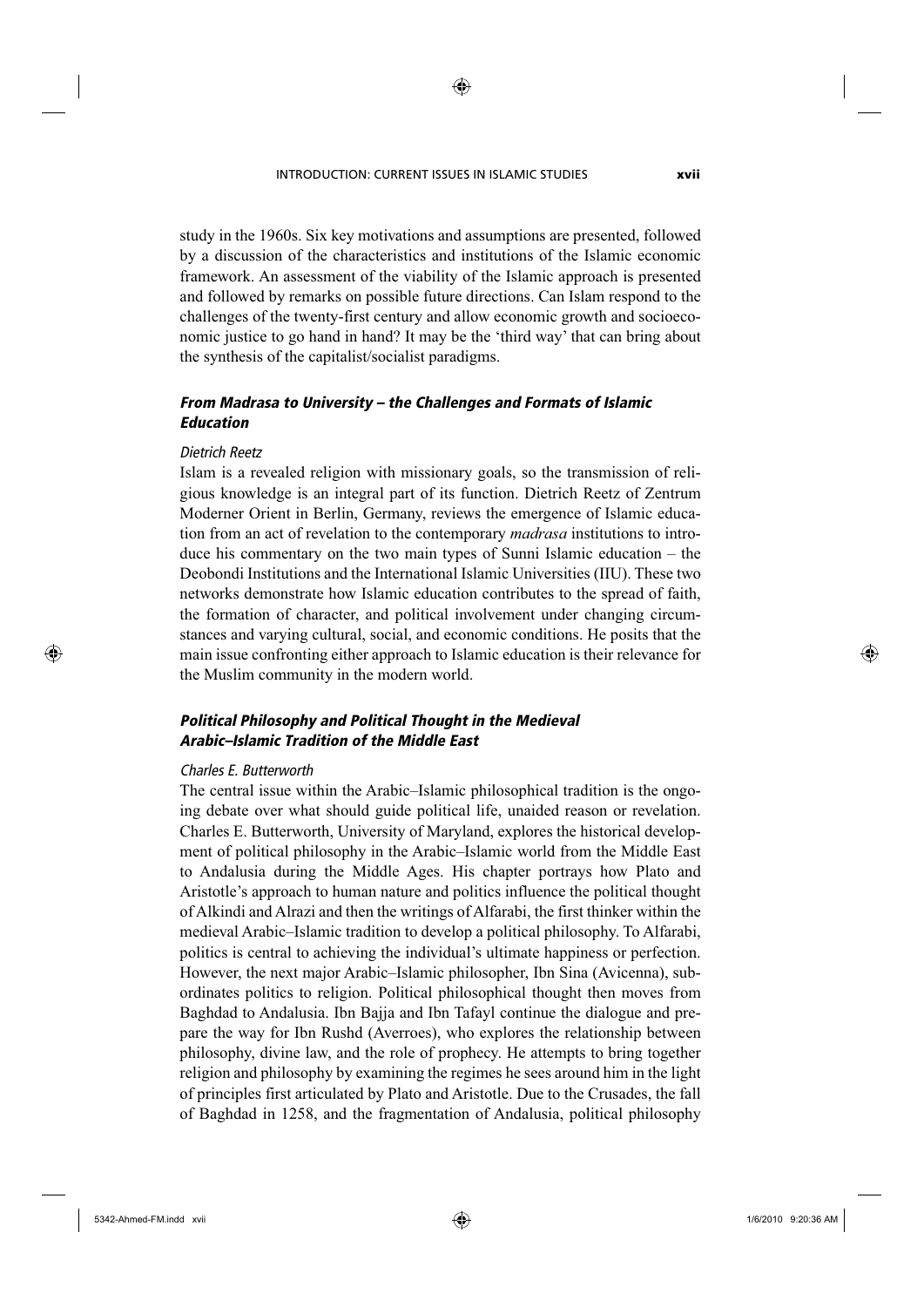#### **xviii** INTRODUCTION: CURRENT ISSUES IN ISLAMIC STUDIES

then gives way to mysticism and theosophy for 200 years until the advent of Ibn Khaldun. In *Kitab al-'Ibar*, his massive philosophical history of civilization, and its *Muqaddima* (Introduction), he explores the nature of civilization and the way it develops over time. After his death, political philosophy again undergoes an eclipse – this one lasting a little over four centuries. To Butterworth, the challenge for Arabic–Islamic thought today is to renew the debate between the proponents of the two approaches to human understanding – unaided reason on the one hand and revelation on the other. 'Only through such debate is it possible to raise doubts about generally accepted opinion and about premises that have been accepted without question'.

# CULTURE OF ISLAM

# *Arabic–Islamic Literature: Continuities and Transformations*

#### *Asma Afsaruddin*

'Arabic–Islamic Literature: Continuities and Transformations' by Asma Afsaruddin of Notre Dame University is a synoptic presentation of the broad literary and intellectual trends of the classical, medieval, and modern periods of the many oral and written compositions in the Arabic language. While the common denominator is the Arabic language itself, not all contributors are ethnically Arabs, native speakers of Arabic, or even Muslims. Arabs and Muslims, as well as Persians, Turks, Berbers, Spaniards, Greeks, Sicilians, Jews, Christians, and Zoroastrians, have shaped Arabic–Islamic literature. This multiculturalism is reflective of the universal role that the Arabic language has played and the influence it continues to exert throughout the world. The influences of religion, politics, society, and multiculturalism on this literature is described and amplified with examples from the work of major authors. The evolution of genres, purposes, form, patterns, themes, and developments is organized and explained. Finally, a brief survey of contemporary Arabic literature, including the influence of Western literary genres and modes, is given.

# *Islamic Art: Visual Manifestations of a Faith and a Culture*

## *Walter Denny*

Art has a complex relation to the Islamic religion. The Islamic canon prohibits the depiction of humans or animals, but there are numerous contradictions to this principle due to the union of religious and royal authority in one ruler. Further variances from religious imperative are the result of the exposure to Helleno-Roman traditions and, later, the impact of new cultures and traditions as Islam expanded. Islamic artistic tradition begins with the architecture and equipage of religious mosques, shrines, monuments, and the kingly palaces with their luxury goods. Along with the religious and royal patronage, bourgeois patronage emerged from the urban middle classes for decorated ceramics, pottery, carpets,

5342-Ahmed-FM.indd xviii 342-Ahmed-FM.indd xviii 342-Ahmed-FM.indd xviii 342-Ahmed-FM.indd xviii

⊕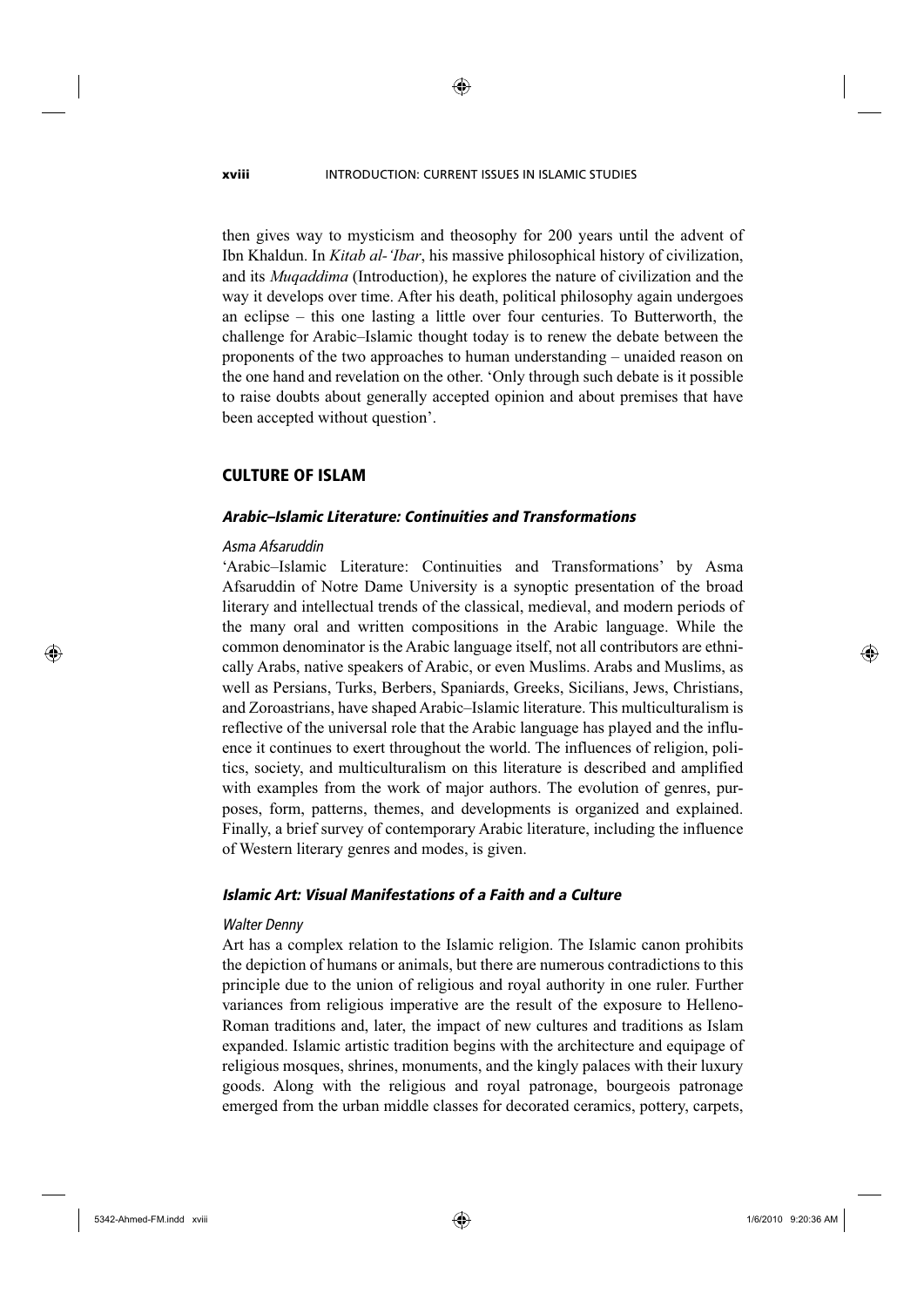#### INTRODUCTION: CURRENT ISSUES IN ISLAMIC STUDIES **xix**

◈

costumes, metal, and woodwork. The art of calligraphy has always had the advantage of being the one visual art supported by almost all Islamic sects in all times. It is repeatedly used to decorate buildings, ceramics, textiles, goods, and books. On the other hand, the demand for illustrated books and paintings ebbs and flows with the changes in political atmosphere. Another mainstay of Middle Eastern art is the textile, especially in silk weaving and carpets. The arts are functioning today in the Islamic world but are struggling to maintain their identity while interfacing with the modern world. It is hoped that the vital and creative impulses throughout the Muslim world will lead art and architecture in new and fruitful directions.

# CONTEMPORARY ISSUES IN ISLAM

## *Women's Agency in Muslim Society*

#### *Amineh Ahmed*

⊕

In Amineh Ahmed's chapter 'Women's Agency in Muslim Society', two case studies are used to show how ordinary local women participating in Islamic studies are bringing about change in Northern Pakistan once they become aware of the contradictions between Islam and the local customs. In the male-dominated Pukhtan culture, where honor is the key concept, women are responsible for a large measure of social power behind the scenes. They make decisions as household managers, domestic supervisors, and financial managers, and are charged with keeping track of the social debits and credits so important to honor and matters of familiar and political allegiance. The women take responsibility for the hospitality and the life cycle events such as funerals and weddings (*gham-khadi*). These events are celebrated communally within networks of reciprocal social obligations and long-standing traditions. The studies focus on two different funerals (*gham*) where the attending women, who had graduated from Islamic school, were able to assert independent decision-making and break with tradition by calling for more rational, voluntary, and Islamic practices. The Qur'an and Hadith were cited as having precedence over local customs, as it is the duty of every good Muslim 'to command right and forbid wrong'. This Islamization of the Pukhtan culture is not easy, nor without tension and opposition, but it is part of the wider Islamic revival movement as well as the Islamic women's movement.

# *Islam and Democracy: Is Turkey an Exception or a Role Model?*

#### *Haldun Gülalp*

Are Islam and democracy incompatible? What can and/or will be Islam's response to the economic and political structures created by globalization? Is there an 'unchanging essence in Muslim societies that makes them impervious' to modernization, secularization, democracy, and/or liberalism? Must Islam be suppressed for modernization to proceed? In his chapter 'Islam and Democracy: Is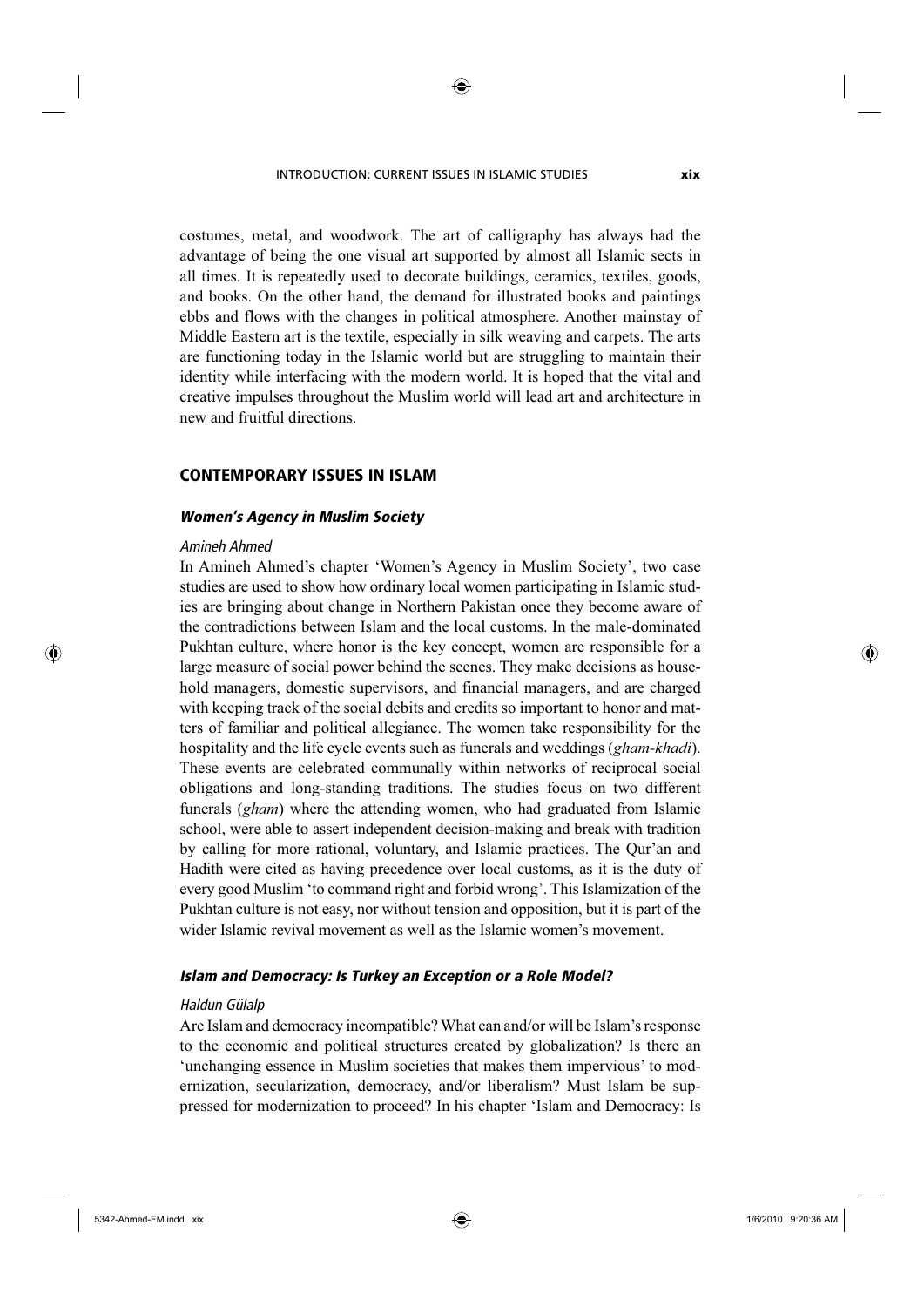**xx** INTRODUCTION: CURRENT ISSUES IN ISLAMIC STUDIES

◈

Turkey an Exception or a Role Model?', Haldun Gülalp of Yildiz Technical University in Istanbul, Turkey, attacks these questions by looking at the evolution of 'conservative democracy' under the Justice and Development Party (AKP) of Turkey. After reviewing various explanations, he moves the debate out of religion and into the realm of socioeconomics and politics to propose that the best route to a democratic role for an Islam-based political movement lies in the transformation from an exclusionary politics of identity into an inclusionary liberal movement that recognizes and encourages cultural diversity. He posits that a Muslim society is not innately hostile to liberal democracy. The main impediment to a Muslim democracy may well be the preconceived notions held by the many sides.

# *Islam in the West*

## *Earle H. Waugh*

What are the advantages and problems to shaping a Muslim life in the West? The West – defined as Europe, North America, Australia, and New Zealand – has a common Christian European heritage that places the follower of Islam in the challenging role of the minority, not a role to which most immigrants are accustomed. The various religious forms of Islam and the different classes of Muslims further divide the Muslim community. Muslims can be recent or long-term immigrants, native born and raised in the West, educated, uneducated, converts, and even indigenous Muslims such as the Black Muslims in the United States. There is no singular Muslim experience. Some of the advantages of dealing with liberal Western democratic states are their support of minorities, the right to free speech, an active religious discourse, access to leadership roles, national and international organizations and easy access to web-based Muslim communities. A problem is that not every state has the same application of these rights. While opinion shapers on both sides love to negatively caricaturize the 'other' to contrast it with their 'righteous' side, there are historical and religious commonalities as well as the increasingly shared cultural realms in literature, music, art, and food that help integrate Islam into the Western consciousness. The tragedy of 9/11 and its aftermath has forced the Muslim community to reassess, regroup, and re-establish links with each other and their Western communities to fight the contentious issues that have arisen. Creating a Muslim life in the West is not for the faint of heart.

# DIVERSITY WITHIN ISLAM

# *Shi'a Islam*

# *Ayatollah Seyed Mostafa Mohaghegh Damad*

This chapter by Ayatollah Seyed Mostafa Mohaghegh Damad presents the historical evolution of Shi'a Islam political thought. Shortly after the prophet's

⊕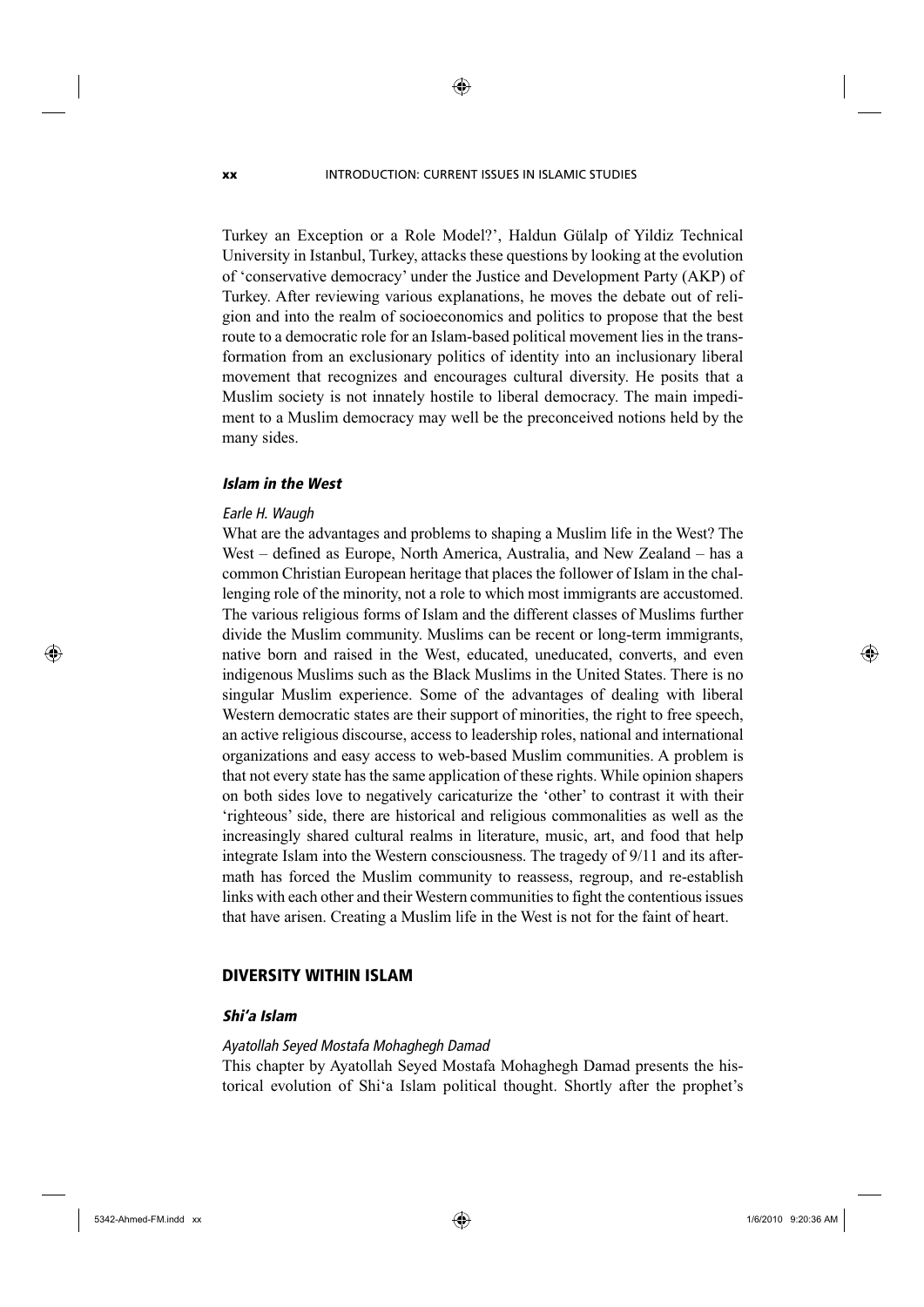INTRODUCTION: CURRENT ISSUES IN ISLAMIC STUDIES **xxi**

death, Shi'a became the first significant schism in the Islamic world. The split was caused by disagreements over the qualifications of the true successor to the

◈

prophet as well as the leader's functions and role in society. Shi'ites believe that Imam Ali is the first legitimate and divinely appointed leader entitled to the caliphate and the title of Imam. They are thus often referred to as Imamites and are in opposition to the Sunni majority, who holds that the caliphate of Abu Bakr is the true lineage. As the Imamites grew through the first higra-century to the third, they eventually settled into three main branches, Ithna'asharis, the Zaydis, and the Isma'ilis. The scholars of these different groups engage in 'bitter and antagonistic polemics' with each other, but nonetheless keep up their links with one another, creating schools and canons. The basic teachings of the fundamental and subordinate Shi'a dogmas – the imamate, the principles of faith, the position of jurisprudence and social principles, the social and political life – are reviewed. The contemporary application of a Shi'a political approach can be seen in the constitutional revolution in Iran.

# *Doctrinal Sufism and Theoretical Gnosis*

## *Seyyed Hossein Nasr*

⊕

A particular type of Sufism is the topic of this chapter, 'Doctrinal Sufism and Theoretical Gnosis' by Seyyed Hossein Nasr of George Washington University. This Sufi gnosis, a special body of knowledge of spiritual mysteries, is neither theology nor philosophy but a metaphysical, ontological knowledge of the Supreme Principle, or Reality. The development of this doctrinal Sufism, how to obtain it, and its main topics are presented. A brief history of the major contributors from the first to the seventh century AH in Syria and Anatolia is followed by an overview of the spread of theoretical gnosis to the different regions of the Islamic world, from Egypt, Yemen, Palestine, and Syria to Ottoman Turkey and on to Muslim India, Southeast Asia, and China. Finally, we encounter Persia, one of the main centers for the development of theoretical gnosis, if not *the* main one. This historical perspective leads into an explanation of how to gain knowledge of the Supreme Science as well as its subjects of flow, manifestations, unity, forms, and sacred knowledge. As a science whose realization is the highest goal of human existence, it can provide Islam's answer to the relation between religion and science, faith and reason, and the secular and the religious. This rich intellectual tradition could provide answers to contemporary intellectual, spiritual, and even practical questions.

# *Contemporary Sufism: Islam without Borders*

#### *Robert Sampson*

While highly visible and tragic events have molded the world's perception of Islam as strident and intolerant, Sufi Islam can be seen as a counterbalance. User friendly and easily portable, Sufism appeals to all levels of society, literate as